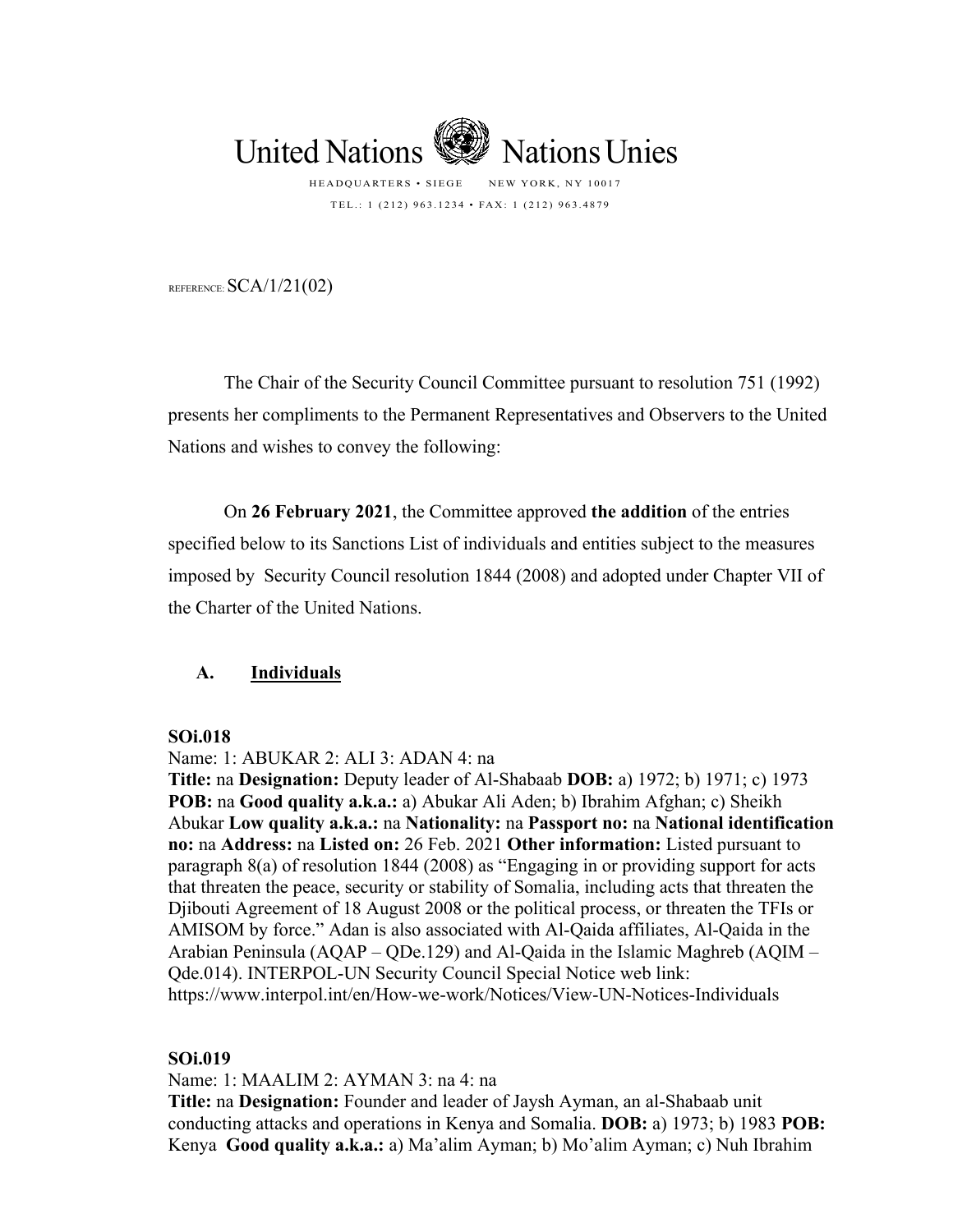Abdi; d) Ayman Kabo; e) Abdiaziz Dubow Ali **Low quality a.k.a.:** na **Nationality:** na **Passport no:** na **National identification no:** na **Address:** a) Kenya/Somalia border; b) Badamadow, Lower Juba Region, Somalia **Listed on:** 26 Feb. 2021 **Other information:** Listed pursuant to paragraph 8(a) of resolution 1844 (2008) as "Engaging in or providing support for acts that threaten the peace, security or stability of Somalia, including acts that threaten the Djibouti Agreement of 18 August 2008 or the political process, or threaten the TFIs or AMISOM by force." Ayman helped with preparations for the 5 January 2020 attack on Camp Simba in Lamu County, Kenya. INTERPOL-UN Security Council Special Notice web link: https://www.interpol.int/en/How-wework/Notices/View-UN-Notices-Individuals

#### **SOi.020**

Name: 1: MAHAD 2: KARATE 3: na 4: na

**Title:** na **Designation:** na **DOB:** a) Between 1957 and 1962 **POB:** Xararadheere, Somalia **Good quality a.k.a.:** a) Mahad Mohamed Ali Karate; b) Mahad Warsame Qalley Karate; c) Abdirahim Mohamed Warsame **Low quality a.k.a.:** na **Nationality:** na **Passport no:** na **National identification no:** na **Address:** Somalia **Listed on:** 26 Feb. 2021 **Other information:** Listed pursuant to paragraph 8(a) of resolution 1844 (2008) as "Engaging in or providing support for acts that threaten the peace, security or stability of Somalia, including acts that threaten the Djibouti Agreement of 18 August 2008 or the political process, or threaten the TFIs or AMISOM by force." Karate played a key role in the Amniyat, the wing of al-Shabaab responsible for the recent attack on Garissa University College in Kenya that resulted in nearly 150 deaths. The Amniyat is al-Shabaab's intelligence wing, which plays a key role in the execution of suicide attacks and assassinations in Somalia, Kenya, and other countries in the region, and provides logistics and support for al-Shabaab's terrorist activities. INTERPOL-UN Security Council Special Notice web link: https://www.interpol.int/en/How-wework/Notices/View-UN-Notices-Individuals

The names of individuals and entities on the Sanctions List pursuant to a decision by the Committee may be found in the "Press Releases" section on the Committee's website: [https://www.un.org/securitycouncil/sanctions/751/press-releases.](https://www.un.org/securitycouncil/sanctions/751/press-releases)

To obtain a fully updated version of the Sanctions List, Member States are encouraged to consult, on a regular basis, the Committee's website at the following URL: [https://www.un.org/securitycouncil/sanctions/751/materials.](https://www.un.org/securitycouncil/sanctions/751/materials) The Sanctions List is available in HTML, PDF and XML format and is updated regularly on the basis of relevant information provided by Member States and international and regional organizations.

The United Nations Security Council Consolidated List is also updated following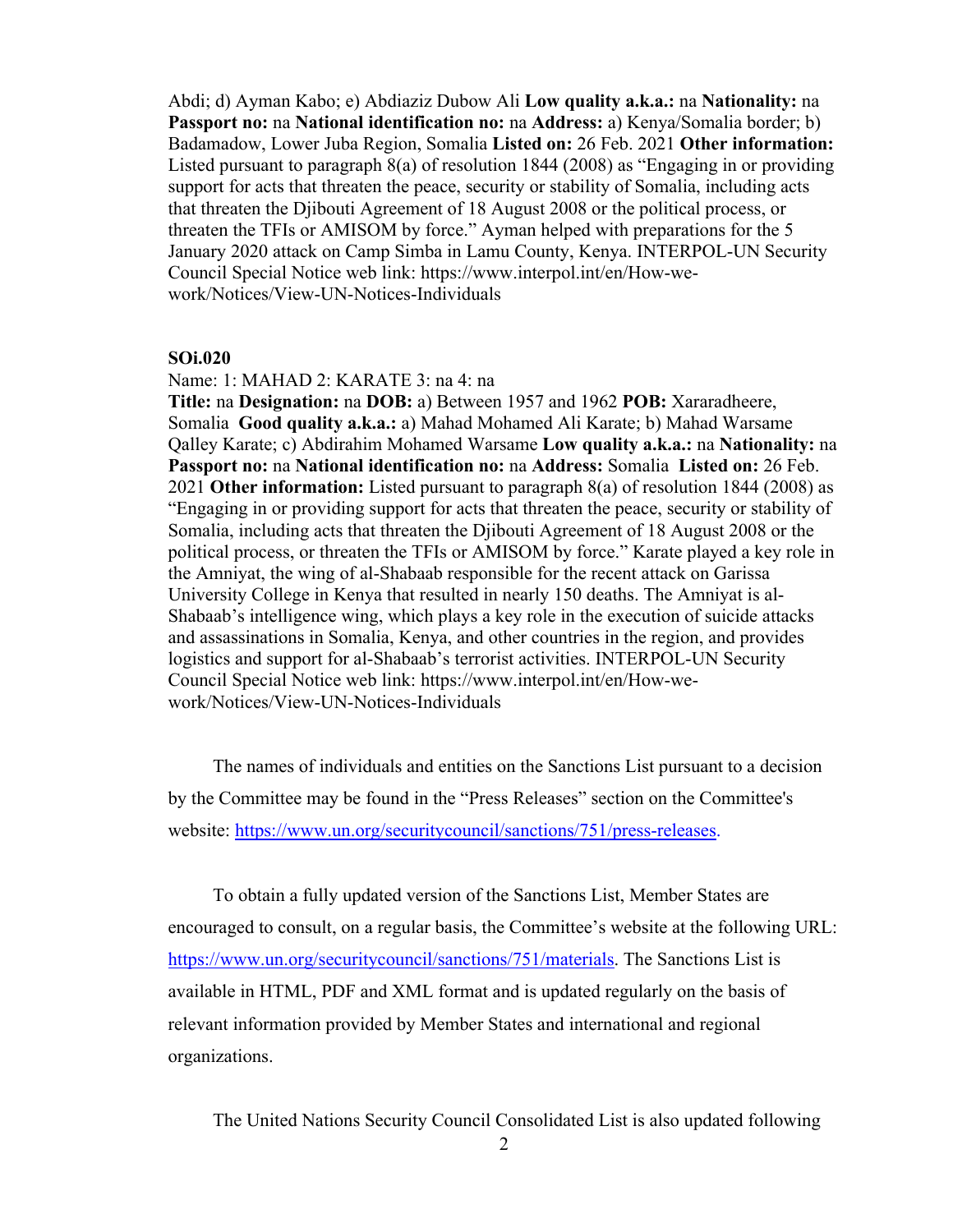all changes made to the Committee's Sanctions List. An updated version of the Consolidated List is accessible via the following URL: [https://www.un.org/securitycouncil/content/un-sc-consolidated-list.](https://www.un.org/securitycouncil/content/un-sc-consolidated-list)

26 February 2021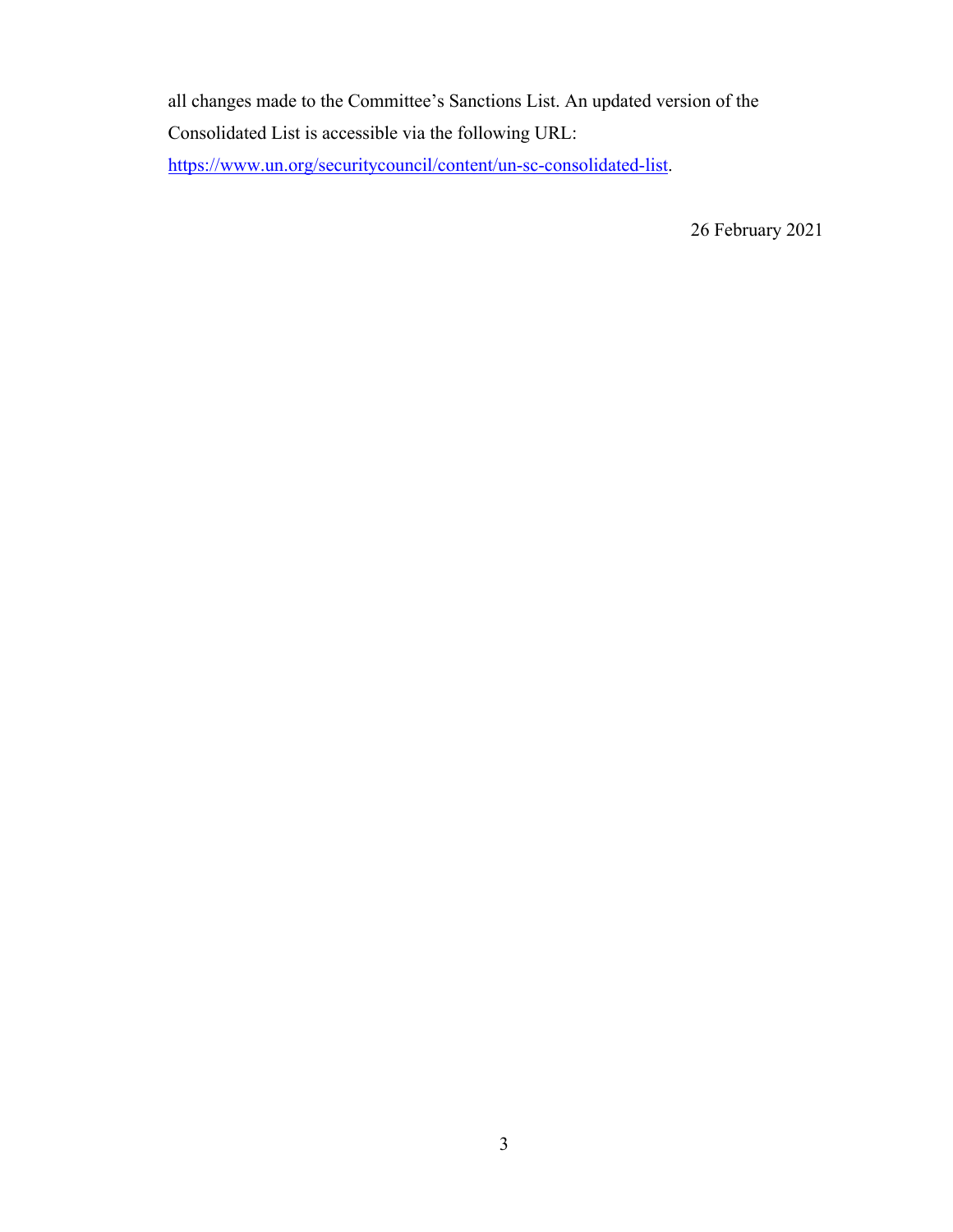# NARRATIVE SUMMARIES

## **ABUKAR ALI ADAN**

In accordance with paragraph 14 of resolution 1844 (2008) and paragraph p of section 2 of the Committee guidelines, the Committee pursuant to resolution 751 (1992) concerning Somalia makes accessible a narrative summary of reasons for the listing for individuals, groups, undertakings and entities included on its 1844 Sanctions List.

## SOi.018

ABUKAR ALI ADAN

**Date on which the narrative summary became available on the Committee's website:** 26 February 2021

### **Reason for listing:**

ABUKAR ALI ADAN was listed on 26 February 2021 pursuant to paragraph 8(a) of resolution 1844 (2008): Engaging in or providing support for acts that threaten the peace, security or stability of Somalia, including acts that threaten the Djibouti Agreement of 18 August 2008 or the political process, or threaten the TFIs or AMISOM by force. **Additional information:**

Abukar Ali Adan is deputy leader of al-Shabaab, and is also associated with Al-Qaida affiliates, Al-Qaida in the Arabian Peninsula (AQAP – Qde.129) and Al-Qaida in the Islamic Maghreb (AQIM – Qde.014).

# **MAALIM AYMAN**

In accordance with paragraph 14 of resolution 1844 (2008) and paragraph p of section 2 of the Committee guidelines, the Committee pursuant to resolution 751 (1992) concerning Somalia makes accessible a narrative summary of reasons for the listing for individuals, groups, undertakings and entities included on its 1844 Sanctions List.

### SOi.019

MAALIM AYMAN

**Date on which the narrative summary became available on the Committee's website:** 26 February 2021

### **Reason for listing:**

MAALIM AYMAN was listed on 26 February 2021 pursuant to paragraph  $8(a)$  of resolution 1844 (2008): Engaging in or providing support for acts that threaten the peace, security or stability of Somalia, including acts that threaten the Djibouti Agreement of 18 August 2008 or the political process, or threaten the TFIs or AMISOM by force. **Additional information:**

Maalim Ayman is the founder and leader of Jaysh Ayman, an al-Shabaab unit conducting attacks and operations in Kenya and Somalia. Ayman helped with preparations for the January 5, 2020 attack on Camp Simba in Lamu County, Kenya.